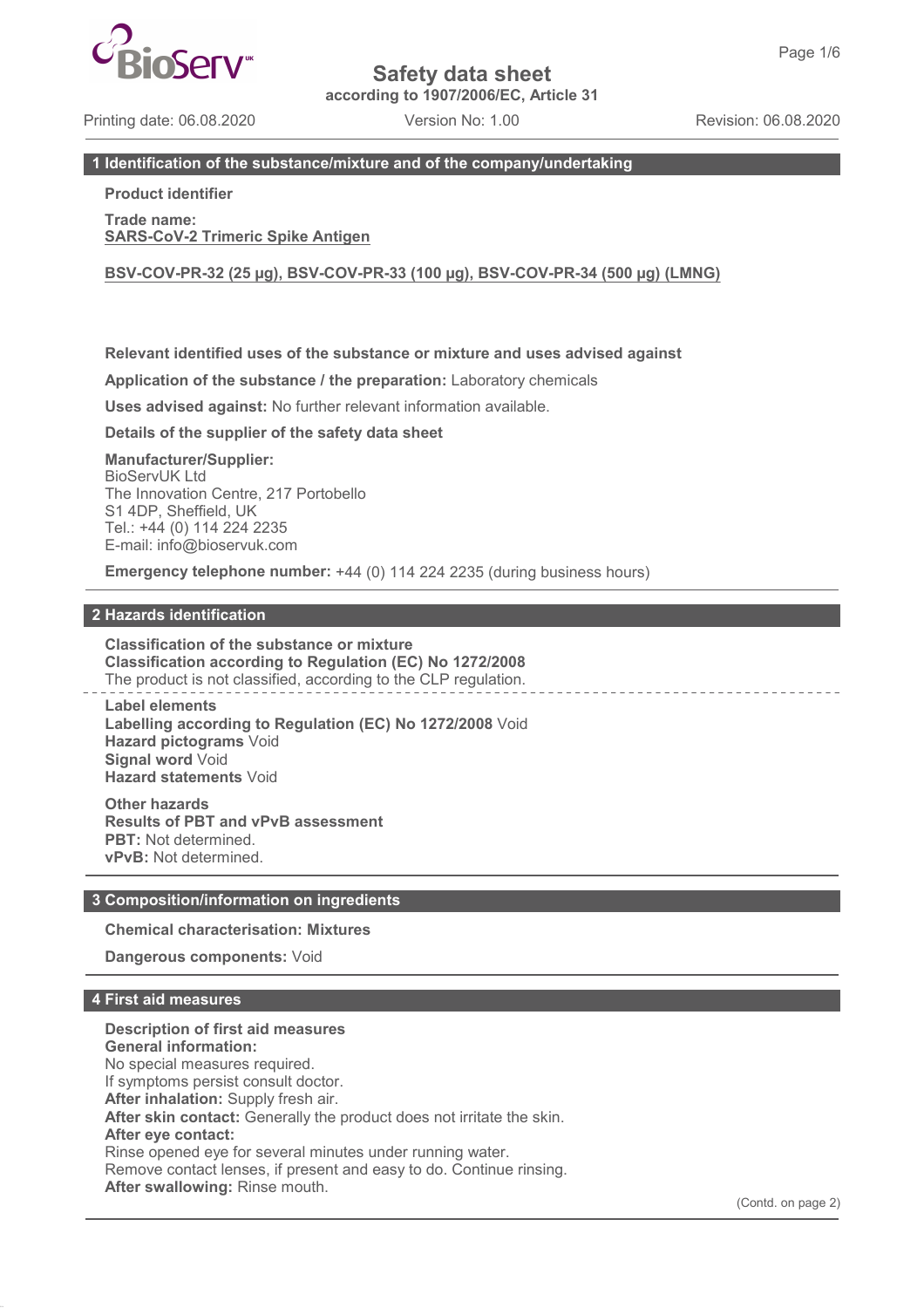**according to 1907/2006/EC, Article 31**

Printing date: 06.08.2020 Version No: 1.00 Revision: 06.08.2020

(Contd. of page 1)

**Trade name: SARS-CoV-2 Trimeric Spike Antigen**

**Information for doctor:**

## **Most important symptoms and effects, both acute and delayed**

No further relevant information available.

**Indication of any immediate medical attention and special treatment needed** No further relevant information available.

## **5 Firefighting measures**

## **Extinguishing media**

**Suitable extinguishing agents:** CO₂, powder or water spray. Fight larger fires with water spray or alcohol resistant foam. Use fire extinguishing methods suitable to surrounding conditions. **For safety reasons unsuitable extinguishing agents:** Water with full jet **Special hazards arising from the substance or mixture** Formation of toxic gases is possible during heating or in case of fire. In case of fire, the following can be released: Carbon monoxide Carbon dioxide **Advice for firefighters Protective equipment:** Wear self-contained respiratory protective device. **Additional information** Cool endangered receptacles with water spray. Collect contaminated fire fighting water separately. It must not enter the sewage system.

## **6 Accidental release measures**

**Personal precautions, protective equipment and emergency procedures** Ensure adequate ventilation. Wear protective clothing. Avoid formation of dust. Keep away from ignition sources. **Environmental precautions:** Do not allow to enter sewers/ surface or ground water. **Methods and material for containment and cleaning up:** Pick up mechanically. Dispose of the material collected according to regulations. **Reference to other sections** See Section 7 for information on safe handling. See Section 8 for information on personal protection equipment.

See Section 13 for disposal information.

## **7 Handling and storage**

#### **Handling:**

**Precautions for safe handling** Prevent formation of dust. Any unavoidable deposit of dust must be regularly removed. Ensure good ventilation/exhaustion at the workplace. **Information about fire and explosion protection:** Dust can combine with air to form an explosive mixture. Keep ignition sources away - Do not smoke. Protect against electrostatic charges.

**Conditions for safe storage, including any incompatibilities Storage:**

**Requirements to be met by storerooms and receptacles:** Store only in the original receptacle. **Information about storage in one common storage facility:** Store away from oxidising agents. **Further information about storage conditions:** Store in cool, dry conditions in well sealed receptacles.

(Contd. on page 3)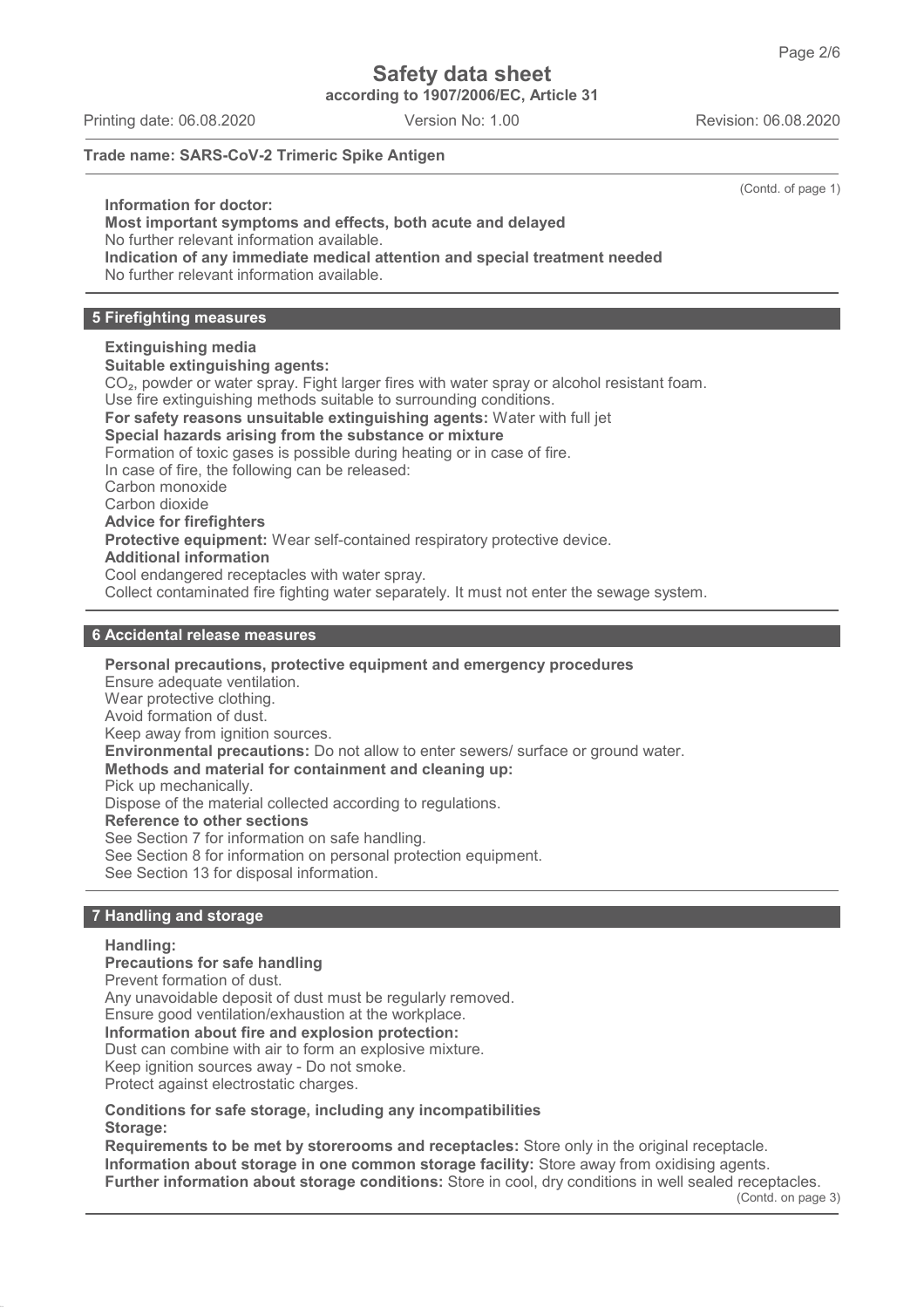**according to 1907/2006/EC, Article 31**

Printing date: 06.08.2020 Version No: 1.00 Revision: 06.08.2020

**Trade name: SARS-CoV-2 Trimeric Spike Antigen**

(Contd. of page 2)

**Specific end use(s)** No further relevant information available.

### **8 Exposure controls/personal protection**

## **Control parameters**

**Ingredients with limit values that require monitoring at the workplace:**

The product does not contain any relevant quantities of materials with critical values that have to be monitored at the workplace.

## **Exposure controls**

**Personal protective equipment:**

#### **General protective and hygienic measures:**

Do not eat, drink, smoke or sniff while working.

Keep away from foodstuffs, beverages and feed.

The usual precautionary measures are to be adhered to when handling chemicals.

**Respiratory protection:** Not necessary if room is well-ventilated.

#### **Protection of hands:**

Protective gloves and protective skin cream

The glove material has to be impermeable and resistant to the product/ the substance/ the preparation. Selection of the glove material on consideration of the penetration times, rates of diffusion and the degradation.

## **Material of gloves**

The selection of the suitable gloves does not only depend on the material, but also on further marks of quality and varies from manufacturer to manufacturer. As the product is a preparation of several substances, the resistance of the glove material can not be calculated in advance and has therefore to be checked prior to the application.

### **Penetration time of glove material**

The exact break through time has to be found out by the manufacturer of the protective gloves and has to be observed.

**Eye protection:** Safety glasses

**Body protection:** Protective work clothing

## **9 Physical and chemical properties**

| Information on basic physical and chemical properties<br><b>General Information</b>                                            |                                               |        |
|--------------------------------------------------------------------------------------------------------------------------------|-----------------------------------------------|--------|
| Appearance:                                                                                                                    |                                               |        |
| Form:<br>Colour:                                                                                                               | Liquid<br>Clear                               |        |
| Odour:<br><b>Odour threshold:</b>                                                                                              | Characteristic<br>Not determined.             |        |
| pH-value:                                                                                                                      | Not applicable.                               |        |
| <b>Change in condition</b><br><b>Melting point/freezing point:</b><br>Initial boiling point and boiling range: Not applicable. | Not determined.                               |        |
| Flash point:                                                                                                                   | Not determined.                               |        |
| Flammability (solid, gas):                                                                                                     | Not determined.                               |        |
| Ignition temperature:                                                                                                          | Not determined.                               |        |
| Decomposition temperature:                                                                                                     | Not determined.                               |        |
| <b>Explosive properties:</b><br><b>Explosion limits:</b>                                                                       | Product does not present an explosion hazard. |        |
| Lower:<br>Upper:                                                                                                               | Not applicable.<br>Not applicable.            | (Contd |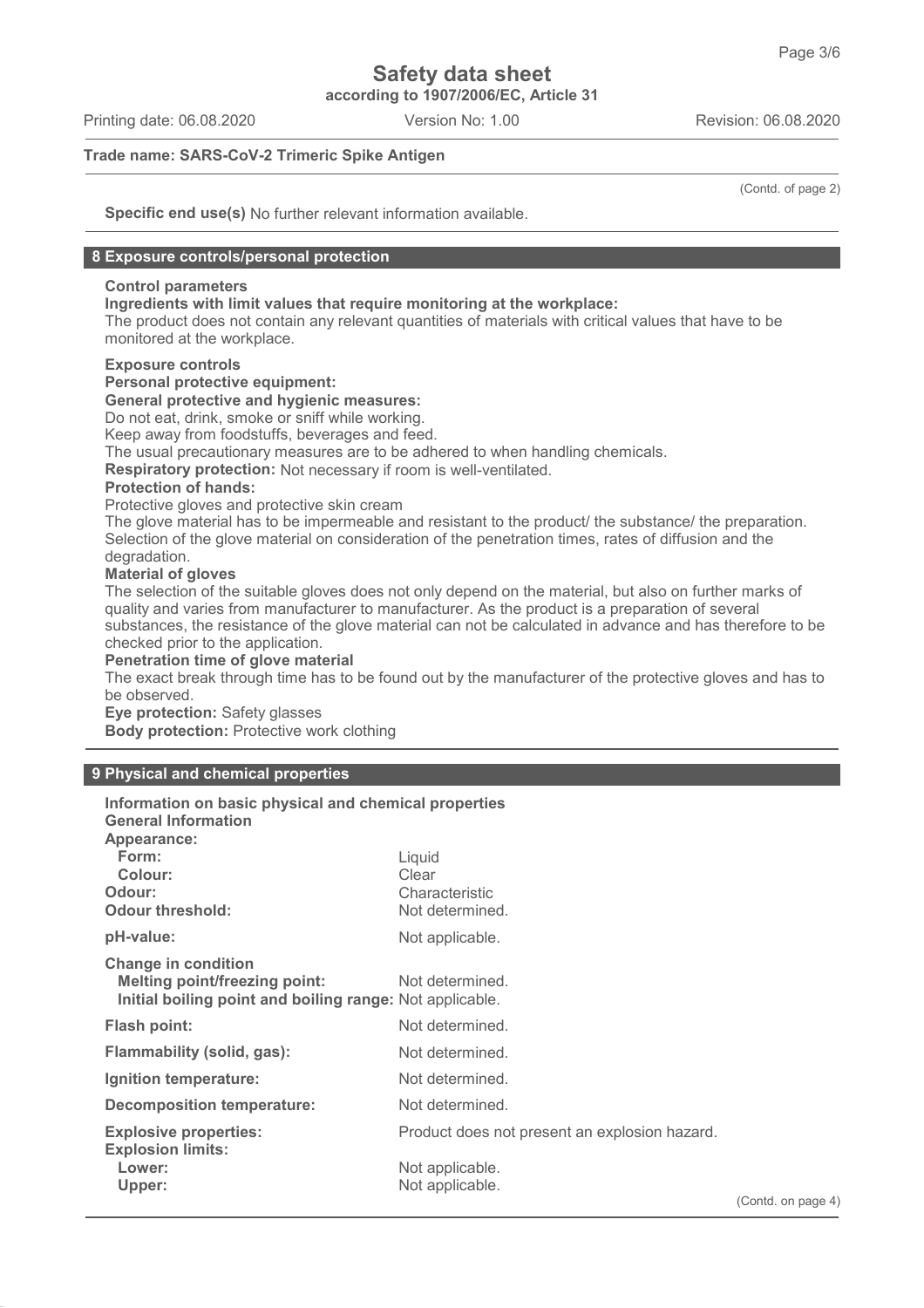## **Safety data sheet according to 1907/2006/EC, Article 31**

Printing date: 06.08.2020 Version No: 1.00 Revision: 06.08.2020

## **Trade name: SARS-CoV-2 Trimeric Spike Antigen**

|                                                                                                |                                                                          | (Contd. of page 3) |
|------------------------------------------------------------------------------------------------|--------------------------------------------------------------------------|--------------------|
| <b>Oxidising properties</b>                                                                    | No.                                                                      |                    |
| Vapour pressure:                                                                               | Not applicable.                                                          |                    |
| <b>Density:</b><br><b>Relative density</b><br><b>Vapour density</b><br><b>Evaporation rate</b> | Not determined.<br>Not determined.<br>Not applicable.<br>Not applicable. |                    |
| Solubility in / Miscibility with<br>water:                                                     | Insoluble.                                                               |                    |
| Partition coefficient: n-octanol/water:                                                        | Not determined.                                                          |                    |
| <b>Viscosity:</b><br>Dynamic:<br>Kinematic:                                                    | Not applicable.<br>Not applicable.                                       |                    |
| <b>Other information</b>                                                                       | No further relevant information available.                               |                    |

## **10 Stability and reactivity**

**Reactivity** No further relevant information available.

**Chemical stability** No decomposition if used and stored according to specifications.

**Thermal decomposition / conditions to be avoided:**

No decomposition if used according to specifications.

**Possibility of hazardous reactions** No dangerous reactions known.

**Conditions to avoid** No further relevant information available.

**Incompatible materials:** No further relevant information available.

**Hazardous decomposition products:** No dangerous decomposition products known.

## **11 Toxicological information**

**Information on toxicological effects**

**Acute toxicity** Based on available data, the classification criteria are not met.

**Primary irritant effect:**

**Skin corrosion/irritation** Based on available data, the classification criteria are not met. **Serious eye damage/irritation** Based on available data, the classification criteria are not met. **Respiratory or skin sensitisation** Based on available data, the classification criteria are not met. **CMR effects (carcinogenity, mutagenicity and toxicity for reproduction) Germ cell mutagenicity** Based on available data, the classification criteria are not met. **Carcinogenicity** Based on available data, the classification criteria are not met. **Reproductive toxicity** Based on available data, the classification criteria are not met. **STOT-single exposure** Based on available data, the classification criteria are not met. **STOT-repeated exposure** Based on available data, the classification criteria are not met. **Aspiration hazard** Based on available data, the classification criteria are not met.

## **12 Ecological information**

**Toxicity**

**Aquatic toxicity:** Based on available data, the classification criteria are not met.

**Persistence and degradability** No further relevant information available. **Behaviour in environmental systems:**

**Bioaccumulative potential** No further relevant information available.

**Mobility in soil** No further relevant information available.

**Results of PBT and vPvB assessment** Not determined.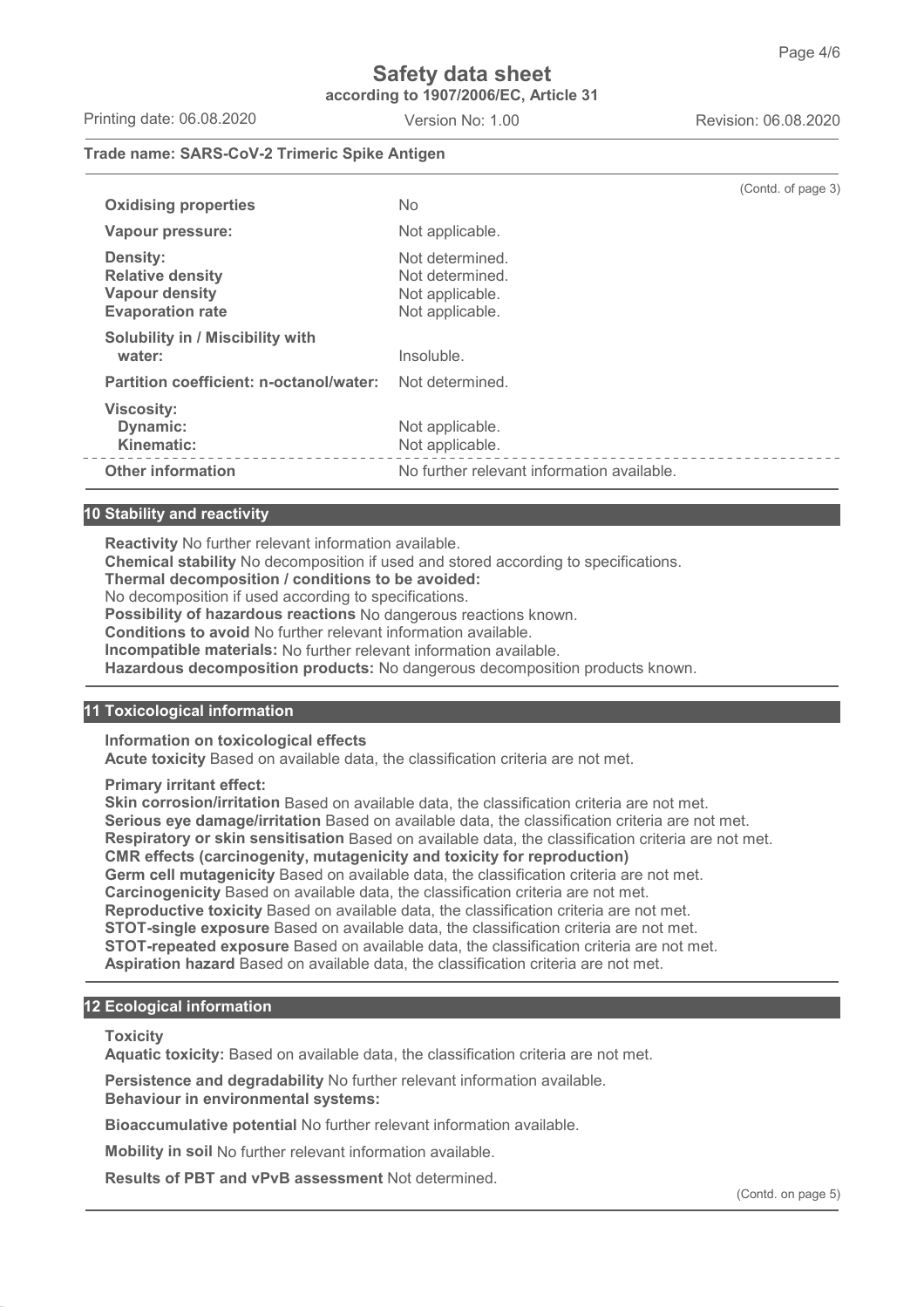**according to 1907/2006/EC, Article 31**

Printing date: 06.08.2020 Version No: 1.00 Revision: 06.08.2020

**Trade name: SARS-CoV-2 Trimeric Spike Antigen**

(Contd. of page 4)

**Other adverse effects** No further relevant information available.

## **13 Disposal considerations**

**Waste treatment methods**

**Recommendation:** Must be specially treated adhering to official regulations.

**Uncleaned packaging**

**Recommendation:** Disposal must be made according to official regulations.

## **14 Transport information**

| UN-Number<br>ADR/RID/ADN, IMDG, IATA<br>UN proper shipping name           | Void                                                         |  |
|---------------------------------------------------------------------------|--------------------------------------------------------------|--|
| <b>ADR/RID/ADN, IMDG, IATA</b><br>Transport hazard class(es)              | Void                                                         |  |
| <b>ADR/RID/ADN, IMDG, IATA</b><br><b>Class</b><br><b>Packing group</b>    | Void                                                         |  |
| <b>ADR/RID/ADN, IMDG, IATA</b>                                            | Void                                                         |  |
| <b>Environmental hazards:</b>                                             | Not applicable.                                              |  |
| Special precautions for user                                              | Not applicable.                                              |  |
| Transport in bulk according to Annex II of                                |                                                              |  |
| <b>MARPOL73/78 and the IBC Code:</b>                                      | Not applicable.                                              |  |
| <b>Transport/Additional information:</b><br><b>UN "Model Regulation":</b> | Not dangerous according to the above specifications.<br>Void |  |

## **15 Regulatory information**

**Safety, health and environmental regulations/legislation specific for the substance or mixture**

**Directive 2012/18/EU Named dangerous substances - ANNEX I** None of the ingredients is listed. **DIRECTIVE 2011/65/EU on the restriction of the use of certain hazardous substances in electrical and electronic equipment – Annex II** None of the ingredients is listed.

**Chemical safety assessment:** A Chemical Safety Assessment has not been carried out.

### **16 Other information**

This information is based on our present knowledge. However, this shall not constitute a guarantee for any specific product features and shall not establish a legally valid contractual relationship.

#### **Abbreviations and acronyms:**

- REACH: Registration, Evaluation, Authorisation and Restriction of Chemicals
- MARPOL: (from Marine Pollutant) International Convention for the Prevention of Marine Pollution from Ships
- IBC Code: International Code for the Construction and Equipment of Ships carrying Dangerous Chemicals in Bulk

UN: United Nations (also UNO: United Nations Organization)

NOEC: No Observed Effect Concentration

ASTM: American Society for Testing and Materials

International Carriage of Dangerous Goods by Road)

IMDG: International Maritime Code for Dangerous Goods

IATA: International Air Transport Association

GHS: Globally Harmonised System of Classification and Labelling of Chemicals

EINECS: European Inventory of Existing Commercial Chemical Substances

OECD: Organisation for Economic Co-operation and Development

WAF: Water Accommodated Fraction

ADR: Accord européen sur le transport des marchandises dangereuses par Route (European Agreement concerning the